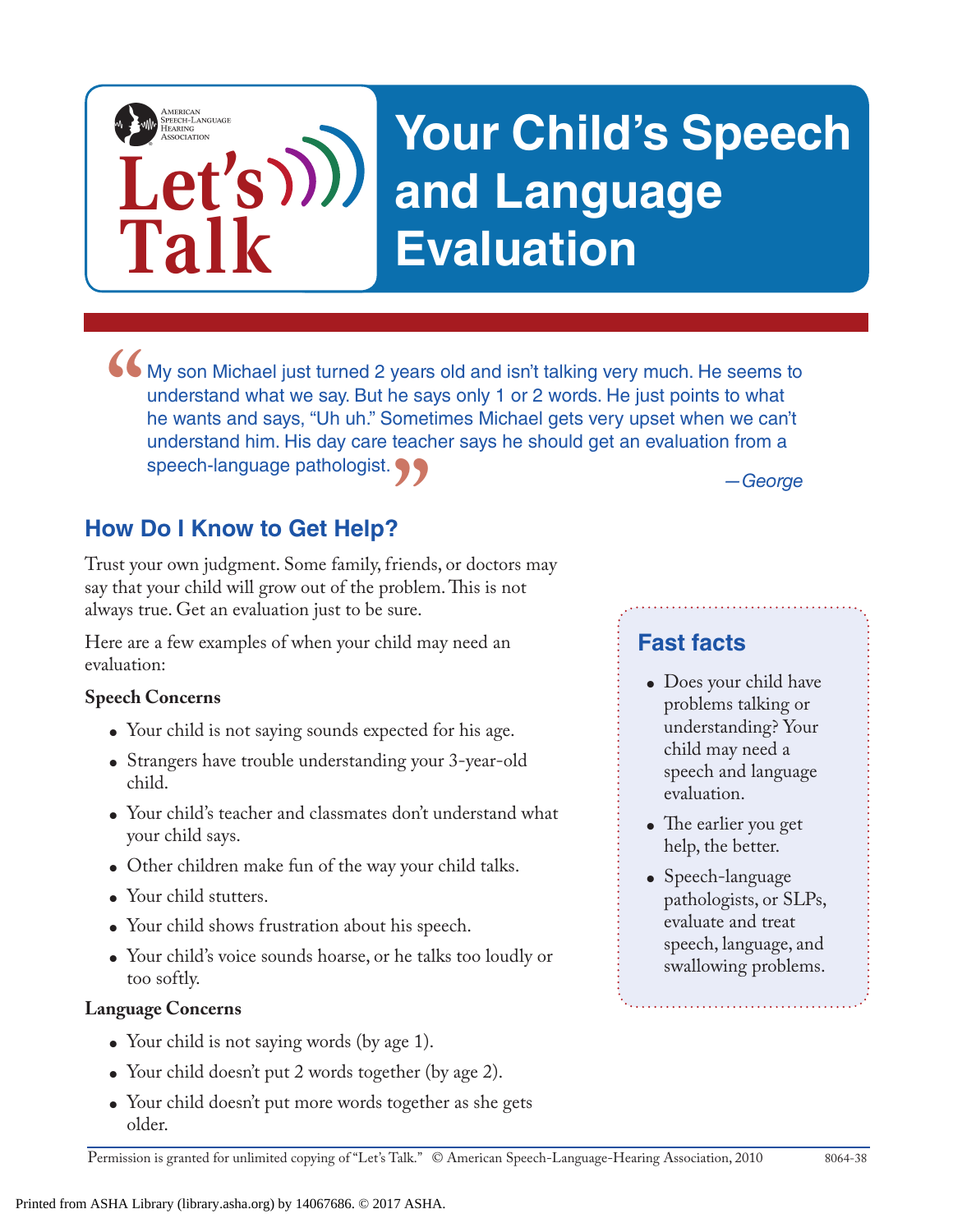

- Your child doesn't follow simple directions.
- Your child doesn't use new words.
- Your child doesn't have conversations.
- Your child has problems reading and writing.

If you are teaching your child another language at home, keep using that language. Speaking two languages will not cause a language disorder.

# **Your Child's Speech-Language Evaluation**

It is best to get your child evaluated early if you think he has a problem. Speech-language pathologists, or SLPs, evaluate children who have trouble making sounds, talking, and understanding. The evaluation may take more than one session.

## **Your SLP will talk with you about:**

- Your child's birth and medical history
- Reports from doctors, psychologists, or teachers
- Your child's hearing and may recommend a hearing test if he hasn't had one

## **The SLP will also:**

- Talk with your child to get to know her and see how she talks about things that interest her
- Listen to your child's speech and language—particularly to the sound of her voice and how she says sounds, words, and sentences
- See if your child's sounds and words are what's expected for her age
- See how well she follows directions
- Listen to how she talks about pictures, stories, and books
- Give your child speech and language tests to see how her speech compares with other children the same age

The SLP will work with an interpreter if your child speaks more than one language. After the evaluation, the SLP will write a report and talk to you about the results. Speech and language treatment may be recommended. The SLP can help you locate services for your child.